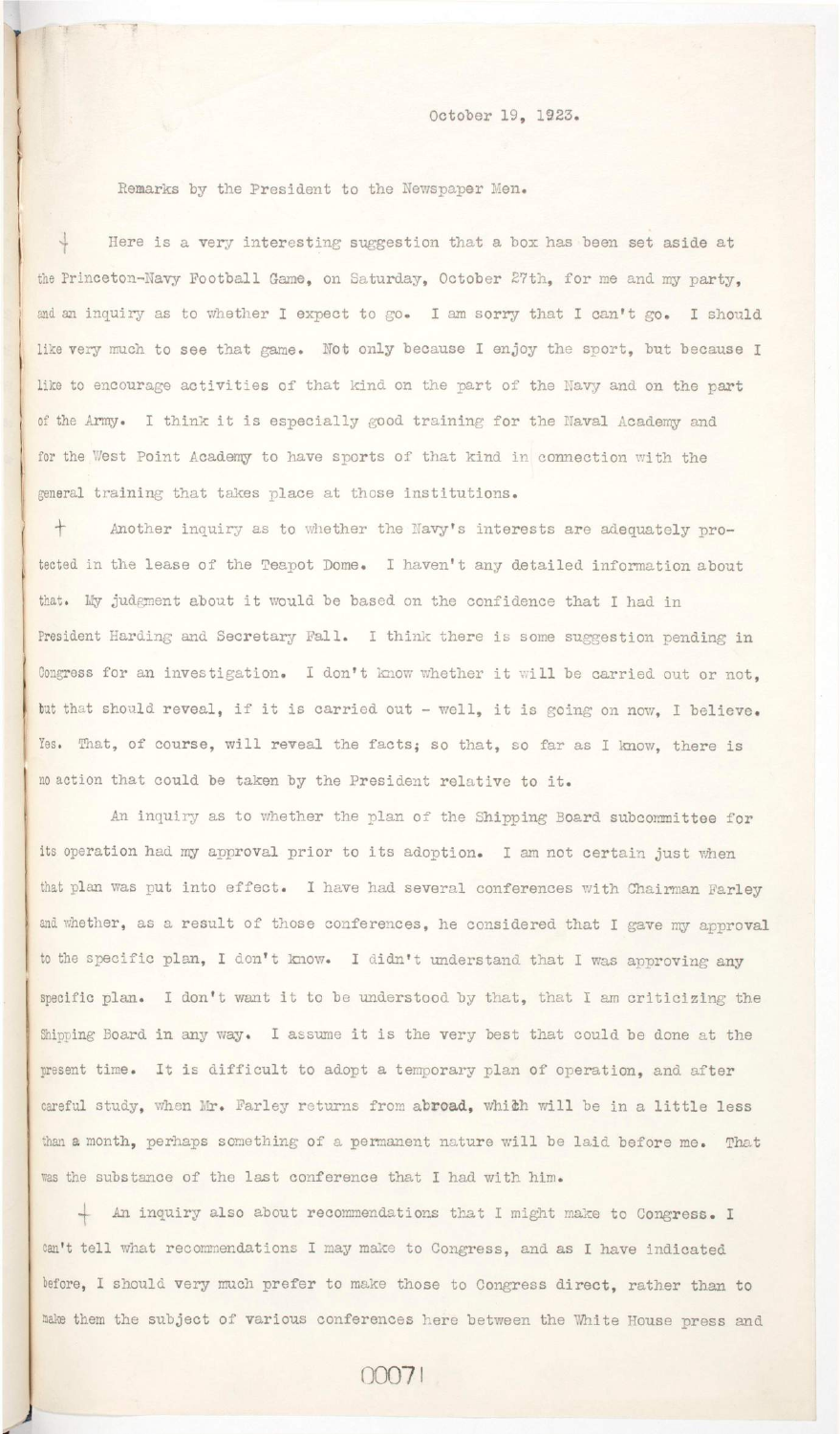**myself.** 

An inquiry about the visit of Mr. Wakeman this morning. He was only here a very short time, I think less than five minutes. I understand that he is interested in the gathering of tariff information. That was the substance of what he was telling me - that he and some organization - what organization does he represent?

American Commerce.

Well, I am not certain.

American Protective Tariff Association, Mr. President.

Well, I judge that he was connected with some organization that was interested in a reasonable tariff, and the substance of his comments was that they were gathering tariff information.

" An inquiry also about tax revision legislation by Congress. That again is a matter on which I have arrived at no settled opinion. Of course, I shall go over that with the Treasury Department. I shall go over it with the representatives of the Senate who have charge of that in the Senate, and the representatives of that in the House, who have charge of it in the House, to see whether, as a result of what information there is in the Treasury, and the opinion as to what policy Congress ought to adopt, as a result of a conference with the Ways and Means Committee of the Senate and the Corresponding Committee of the House, it would be well to adopt and recommend. I suppose it goes without saying that everybody is in favor of tax revision, if conditions are such that warrant it.

An inquiry about dispatches from Mexico City relative to a border conference between the President and General Obregon within the next sixty days. That has been suggested to me, I think by Senator Cameron, that it might be productive of a great deal of good, if General Obregon could meet me on the border, having in mind, I think, something of that kind that was done by President Taft during his

 $2.$ 

administration. I haven't any plan about it, and at present it doesn't seem to me that it would be feasible, however much I would like personally to do it, and however much I agree with the general suggestion. An inquiry also - several - about the Conference of the Governors. Mr. President, while we are on the Mexican subject, may I ask you if it would be more feasible after the exchange of Ambassadors? Well, it might. It is something, of course, that I should like very much to do, but doubt very much whether I could get the time that it would require. **00072**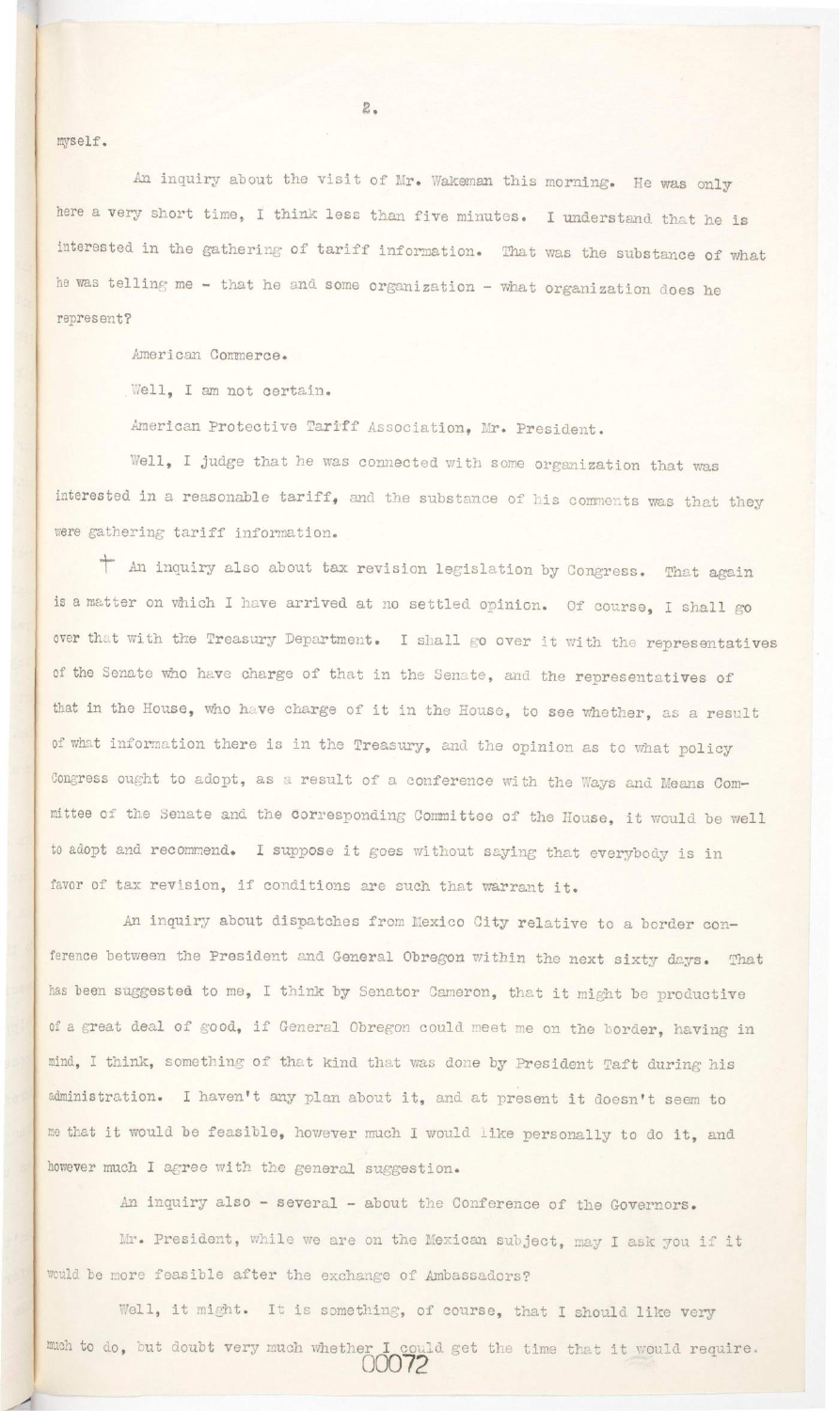## Thank you. sir.

There isn't anything in the situation that I know of that would make any difference whether it were done now or whether it were done after Ambassadors are appointed. That is the question. It might be that at that time I should have a better opportunity.

Several inquiries about the Governors' Conference that I will answer together. It is my plan to say a few words of welcome and describe the purpose of the meeting of Executives to see what can be done for a better enforcement of the laws. You have the three subjects - immigration, the narcotic laws, and the prohibitory laws. They will be followed by the Attorney General, I don't know just in what order, who will give something of a resume of what has been done by his Department, and Judge Henning of the Department of Labor will represent the Secretary of Labor, the Secretary of Labor being, at present, on the Pacific Coast. Mr. Mellon will be there, Mr. Blair and Mr. Haynes. I understand that Mr. Haynes will speak, telling what is being done by the Treasury Department and by himself in the way of enforcement, making, all of us, such suggestions as seem pertinent to us as to what can be done, and especially about the duty that comes to us under the law to try to enforce its provisions.

Mr. President, will your remarks be prepared in advance? Yes, they are practically ready to be given out now. What time do you think they will be given? In time for the afternoon

I don't know. What time do your papers go to press? Well, we can get it for the 5.30 up to this time of the day.

Well, I should judge, though, if part of them were to go in the afternoon papers and part in the morning papers, it would be better, of course, to get them

 $3.5$ 

all into one edition, or all into the other.

Mr. President, will there be a record kept of the proceedings of the

conference - the discussion?

papers?

No, this is informal. The gathering will listen to the remarks I have indicated above, and after that, I expect the Governors will have appointed somebody to represent them and present the views of the state executives. Very likely several will speak for that purpose.

00073